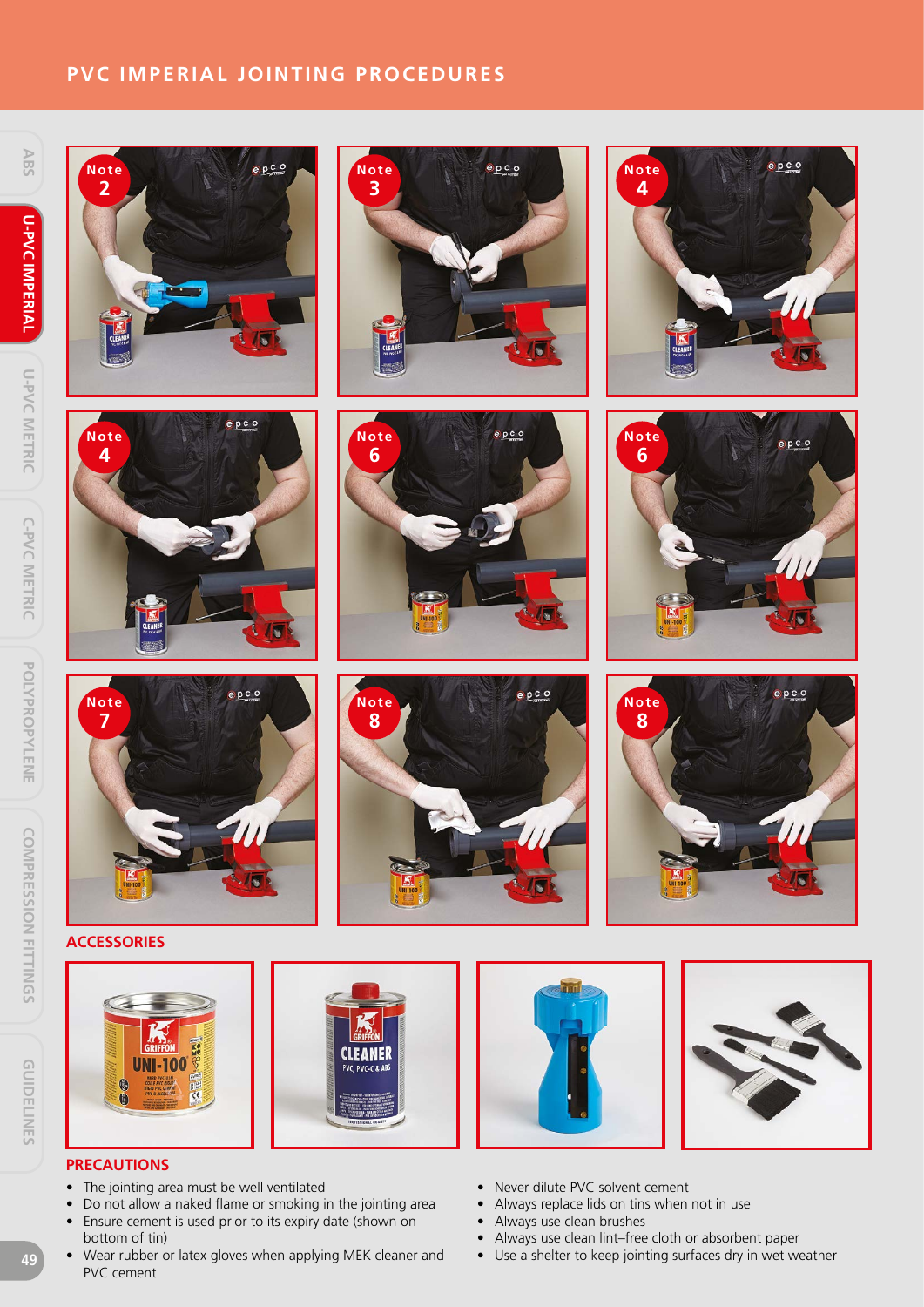# **PVC IMPERIAL JOINTING PROCEDURES**

PVC cement is gap filling.

PVC cement softens the inside of the fitting and the outside of the pipe to form a joint chemically.

Strength of joint is reduced if surfaces are not cleaned and properly prepared.

- 1. Cut the pipe ends square.
- 2. Remove burrs and clean out swarf. A chamfer must be filed approx 3mm x 45º (This will prevent the layer of cement being scraped away as the pipe is pushed into the fitting).
- 3. Use a felt marker pen or pencil to mark the pipe at the distance which will penetrate the fitting socket to the root/ stop.
- 4. Thoroughly clean the surfaces of both pipe and fittings with MEK cleaner on a clean lint–free cloth. Please note it is not necessary to abrade pipe or fitting unless pipes are discoloured/sun bleached.
- 5. Stir the PVC Cement thoroughly.
- 6. Use a clean brush approximately half as wide as the pipe to be jointed.

Apply cement to the pipe and fittings using longitudinal strokes.

The pipe should have as lightly thicker coating than the fitting.

The prepared areas should be completely covered with cement.

Note: It is important to apply cement quickly to enable assembly without excessive force being required.

7. Immediately after application of cement push pipe fully home to the stop in the fitting without rotating.

Hold the pipe and fitting for up to a minute, depending on size, to ensure fitting does not slide off the pipe.

Note: When working under cold conditions ensure the joints are free from frost and moisture and allow extra curing time.

- 8. Wipe off excess cement from both sides of the joint using a clean lint–free cloth.
- 9. Replace lids on tins.
- 10. Clean brush in MEK cleaner.

# **INSTALLING THREADED FITTINGS USING PTFE TAPE**

- 1. Ensure all threads are clean.
- 2. Apply PTFE Tape to the male thread for 1 1⁄2 turns in a clockwise direction.
- 3. Screw the female threaded fitting by hand onto the male thread.
- 4. It should be possible to screw the fitting on by hand for 2⁄3 of the thread length.
- 5. After tightening by hand add an extra 1⁄2 turn with a suitable tool i.e strap wrench.

# **PRECAUTIONS**

Use PTFE Tape or Kolmat Fibre Tape/Paste. Do not force tightening of the joint under any circumstances. For connecting plastic pipework systems to metal pipework systems composite unions and/or flanges must be used.

### **CEMENT SETTING TIMES**

| <b>PIPE DIAMETER</b>             | UP TO $2n$   |              | 2 1/2" TO 4" |               | <b>5" AND ABOVE</b> |              |  |
|----------------------------------|--------------|--------------|--------------|---------------|---------------------|--------------|--|
| Temp                             | Up to 10 bar | Up to 16 bar | Up to 10 bar | Up to 16 bar  | Up to 10 bar        | Up to 16 bar |  |
| $>10^{\circ}$ C                  | 2 h (4 h)    | 4 h (8 h)    | 4 h (8 h)    | 8 h (16 h)    | 8 h (24 h)          | 16 h $(-)$   |  |
| $5^{\circ}$ C to 10 $^{\circ}$ C | 4 h (12 h)   | 8 h (24 h)   | 8 h (24 h)   | 16 h $(48 h)$ | 16 h (72 h)         | 32 h $(-)$   |  |

These times are applicable to UNI-100 Griffon cement with UNI-100 XT in brackets.

| <b>PIPE DIAMETER</b>            | <b>UP TO 1 1/2"</b> |                  |        | $2"$ TO $4"$     |        |        | 5" AND ABOVE |        |        |
|---------------------------------|---------------------|------------------|--------|------------------|--------|--------|--------------|--------|--------|
| Temp                            | 5 bar               | 10 bar           | 16 bar | 5 bar            | 10 bar | 16 bar | 5 bar        | 10 bar | 16 bar |
| $>15^{\circ}$ C                 | 15 min              | $30 \text{ min}$ | 2 h    | $30 \text{ min}$ | 1 h    | 4 h    | 2 h          | 8 h    | 16h    |
| 5 $\degree$ C to 15 $\degree$ C | 30 min              | 1 h.             | 4 h    | 1 h              | 2 h    | 8 h    | 4 h          | 16 h   | 32 h   |

These times are applicable to WDF–05 Griffon cement.

• Solvent cement setting times are given for guidance only and can vary depending on a number of factors.

# **CEMENT USAGE RECOMMENDATIONS**

The following is an estimation of the number of joints likely to be achieved per litre of solvent cement.

| <b>NOMINAL BORE</b> | <b>NUMBER OF JOINTS</b> | <b>TYPE AND SIZE OF BRUSH</b> | <b>NUMBER OF PEOPLE</b> |
|---------------------|-------------------------|-------------------------------|-------------------------|
| $3/8" - 1/2"$       | 1300                    | 4mm Round                     |                         |
| $3/4" - 1"$         | 650                     | 8mm Round                     |                         |
| $11/4" - 2"$        | 160                     | 1" Flat                       |                         |
| 21/2"               | 90                      | 2" Flat                       |                         |
| 3"                  | 70                      | 2" Flat                       |                         |
| 4 <sup>''</sup>     | 30                      | 3" Flat                       |                         |
| $5'' - 6''$         | 20                      | 3" Flat                       |                         |
| 8"                  | 12                      | 3" Flat                       |                         |
| 10"                 | 8                       | 3" Flat                       |                         |
| 12"                 | 4                       | 3" Flat                       |                         |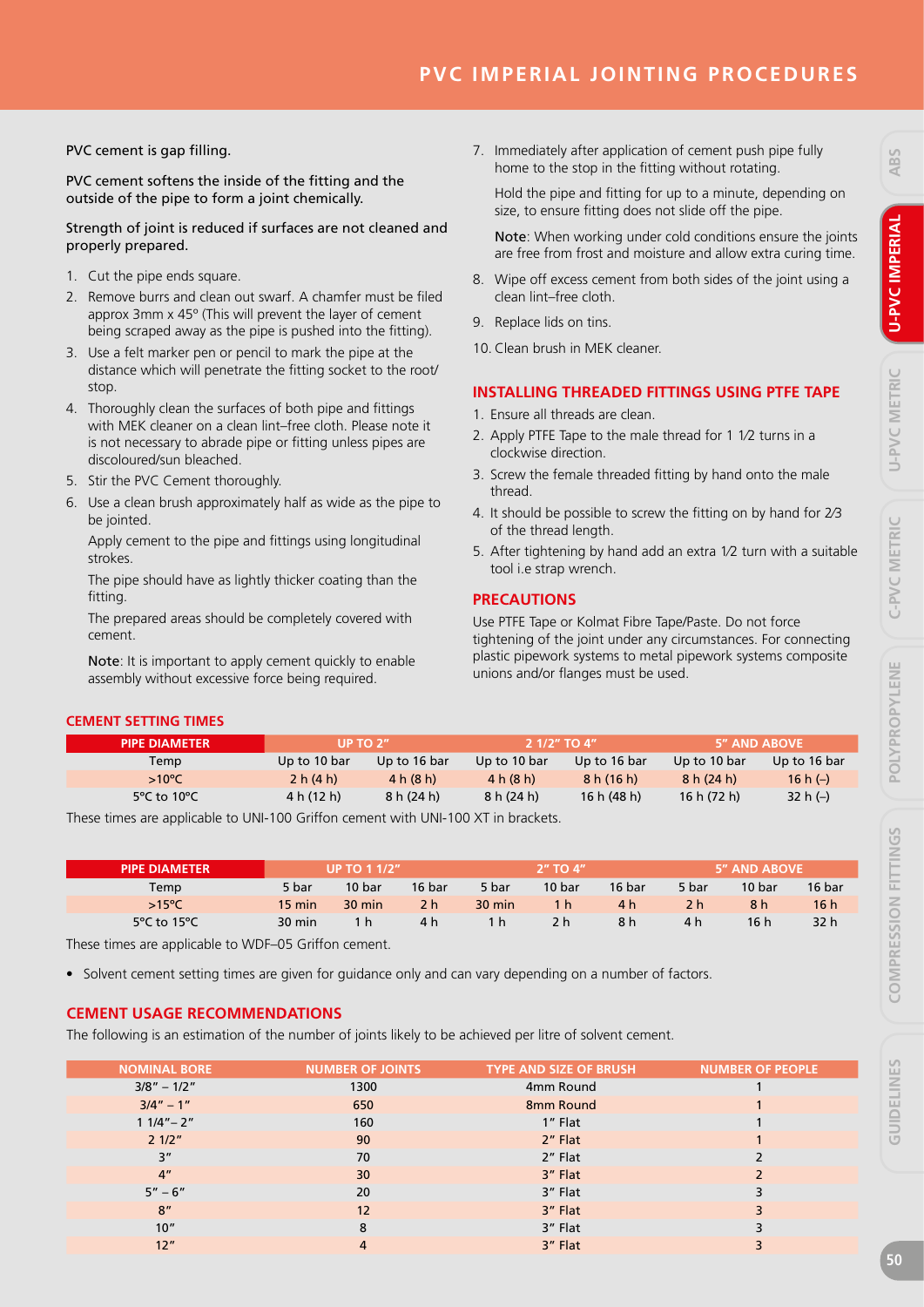### **MANUFACTURING STANDARDS**

Metric PVC–U products are generally manufactured in accordance with the following standards:

Pipe – EN1452–2

Fittings – EN1452–3, ISO161/1

Threaded Fittings – BS21, DIN2999, ISO7

Pressure ratings for solvent weld fittings are clearly stated alongside each item in this section.

Threaded fittings are rated at 12 bar.

\* All quoted at 20ºC

#### **CEMENT SETTING TIMES**

#### **PVC–U SYSTEM PRESSURE / TEMPERATURE RELATIONSHIP**

Pressure ratings for plastic pipework systems are always quoted at 20ºC, it is a fundamental principle of such systems that if the temperature is increased then the pressure rating must be reduced.

PVC–U systems should never be used for temperatures in excess of 60ºC.

| <b>PIPE DIAMETER</b>             | $16 - 63$ mm                                                                     |              | 75 – 110mm   |              | $125 - 315$ mm |              |  |  |  |
|----------------------------------|----------------------------------------------------------------------------------|--------------|--------------|--------------|----------------|--------------|--|--|--|
| Temp                             | Up to 10 bar                                                                     | Up to 16 bar | Up to 10 bar | Up to 16 bar | Up to 10 bar   | Up to 16 bar |  |  |  |
| $>10^{\circ}$ C                  | 2 h (4 h)                                                                        | 4 h (8 h)    | 4 h (8 h)    | 8 h (16 h)   | 8 h (24 h)     | 16 h $(-)$   |  |  |  |
| $5^{\circ}$ C to 10 $^{\circ}$ C | 4 h (12 h)                                                                       | 8 h (24 h)   | 8 h (24 h)   | 16h(48h)     | 16 h (72 h)    | 32 h $(-)$   |  |  |  |
|                                  | These times are applicable to UNI-100 Griffon cement with UNI-100 YT in brackets |              |              |              |                |              |  |  |  |

These times are applicable to UNI-100 Griffon cement with UNI-100 XT in brackets.

| <b>PIPE DIAMETER</b> | UP TO 50mm       |                  |        | $63 - 125$ mm    |        |        | 140mm AND ABOVE ' |        |                 |
|----------------------|------------------|------------------|--------|------------------|--------|--------|-------------------|--------|-----------------|
| Temperature          | 5 bar            | 10 bar           | 16 bar | 5 bar            | 10 bar | 16 bar | 5 bar             | 10 bar | 16 bar          |
| $>15^{\circ}$ C      | $15 \text{ min}$ | $30 \text{ min}$ | 2 h    | $30 \text{ min}$ | 1 h    | 4 h    | 2 h               | 8 h    | 16 <sup>h</sup> |
| 5°C to 15°C          | $30 \text{ min}$ | 1 h.             | 4 h    | 1 h              | 2 h    | 8 h    | 4 h               | 16 h   | 32 h            |

These times are applicable to WDF–05 Griffon cement.

#### **CEMENT USAGE RECOMMENDATIONS**

The following is an estimation of the number of joints likely to be achieved per litre of solvent cement.

| <b>NOMINAL BORE</b> | <b>NUMBER OF JOINTS</b> | <b>TYPE AND SIZE OF BRUSH</b> | <b>NUMBER OF PEOPLE</b> |
|---------------------|-------------------------|-------------------------------|-------------------------|
| $16$ mm – $20$ mm   | 1300                    | 4mm Round                     |                         |
| $25mm - 32mm$       | 650                     | 8mm Round                     |                         |
| $40$ mm – 63mm      | 160                     | 1" Flat                       |                         |
| 75 <sub>mm</sub>    | 90                      | 2" Flat                       |                         |
| 90 <sub>mm</sub>    | 70                      | 2" Flat                       |                         |
| 110 <sub>mm</sub>   | 30                      | 3" Flat                       |                         |
| $140$ mm – 160mm    | 20                      | 3" Flat                       |                         |
| 225mm               | 12                      | 3" Flat                       |                         |
| 280 <sub>mm</sub>   | 8                       | 3" Flat                       |                         |
| 315mm               | 4                       | 3" Flat                       |                         |
|                     |                         |                               |                         |

**FOR INSTALLATION INSTRUCTIONS SEE PAGE 45-50**

#### UK Wide Next Day Delivery\*